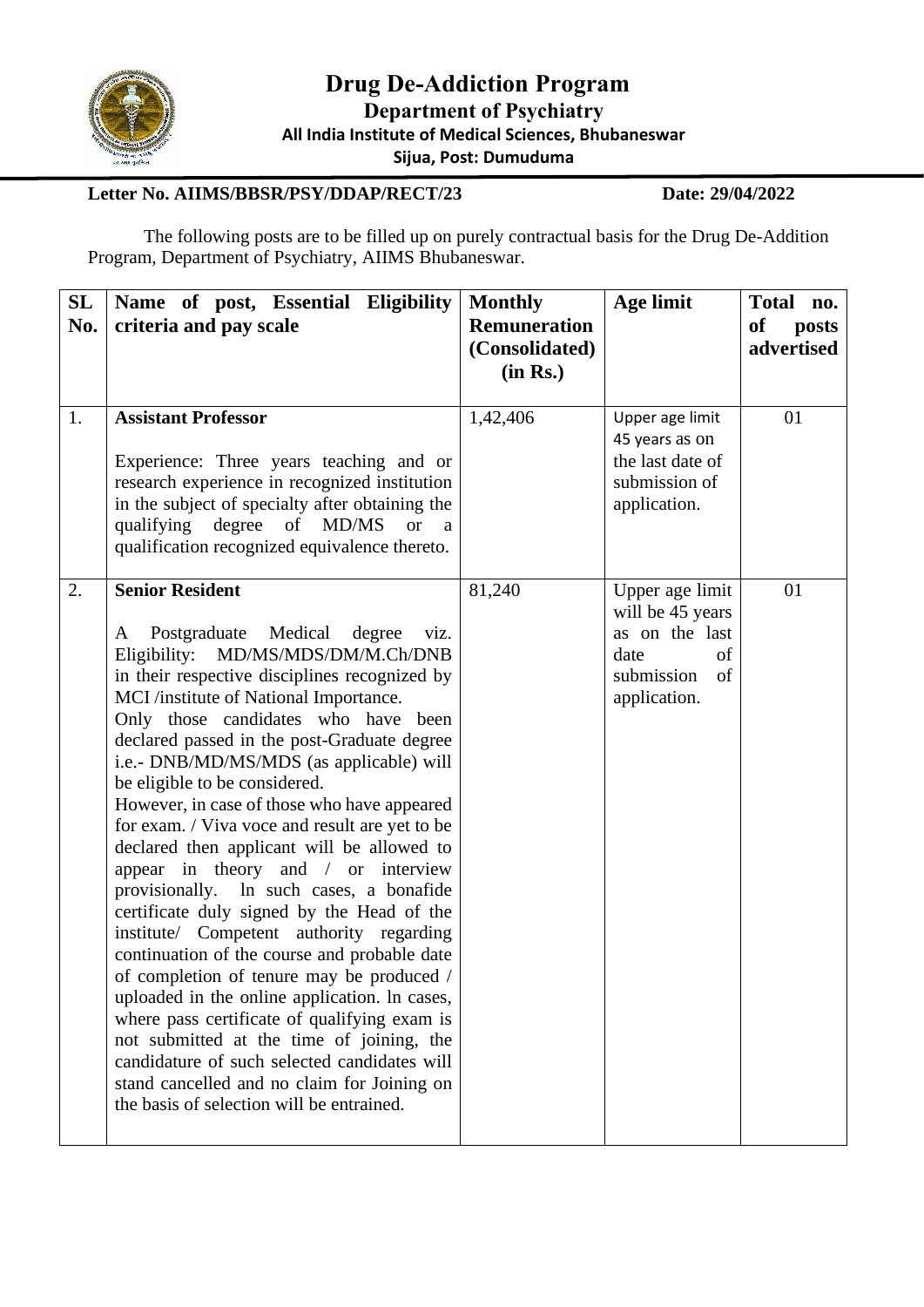| 3.               | <b>Clinical Psychologist</b>                                                                                                                                                                                                                                                                                                                                                                                                           | 56,100 | $21-35$ years                                                                                          | 01 |
|------------------|----------------------------------------------------------------------------------------------------------------------------------------------------------------------------------------------------------------------------------------------------------------------------------------------------------------------------------------------------------------------------------------------------------------------------------------|--------|--------------------------------------------------------------------------------------------------------|----|
|                  | a) M. Phil (Clinical Psychologist) or its<br>equivalent from a recognized University OR<br>Master's Degree in Psychology with<br>Experimental Psychology as one of the<br>subjects with a Diploma in Medical (Clinical)<br>Psychology<br>from<br>recognized<br>a<br><b>Institution/University OR</b><br>b) A Ph.D. Degree in Clinical Psychology<br>from any recognized University. Registered<br>with Rehabilitation Council of India |        |                                                                                                        |    |
|                  | c) Desirable: - Experience of psychology in<br>teaching recognized teaching institution for at<br>least one year.                                                                                                                                                                                                                                                                                                                      |        |                                                                                                        |    |
| $\overline{4}$ . | Programmer<br>BE/B.Tech (Computer Science/ Computer<br>Engineering/ Or<br>Post-Graduation<br>in<br>Science/Maths Or Post<br>Graduation<br>in<br>Computer Applications.                                                                                                                                                                                                                                                                 | 45,300 | Upper age limit<br>will be 30 years<br>as on the last<br>date<br>of<br>submission<br>of<br>application | 01 |
| 5.               | <b>Social Worker</b>                                                                                                                                                                                                                                                                                                                                                                                                                   | 18,000 | $21-35$ years                                                                                          | 01 |
|                  | Qualifications:10+2 from a recognized board<br>and 8 years' experience as Social Worker                                                                                                                                                                                                                                                                                                                                                |        |                                                                                                        |    |

The candidates willing to apply may visit the institute's website i.e [\(https://aiimsbhubaneswar.nic.in/\)](https://aiimsbhubaneswar.nic.in/) for advertisement details. The eligible candidates may apply on the attached proforma **by speed post/registered post within 15 days** of publication of the advertisement notice on institute webpage to **the Drug De-Addiction Program, Department of Psychiatry, AIIMS Bhubaneswar, Sijua, Post: Dumuduma, Bhubaneswar - 751019**.

#### **General conditions**

- 1. These Age limits, Educational Qualification, Experience and allowances are as per the Recruitment Rules for entry level contractual posts of AIIMS Bhubaneswar.
- 2. The aspiring applicants satisfying the eligibility criteria in all respect can submit their application by **Speed Post/Registered Post only** within stipulated time as cited above.
- 3. All applicants are directed to mentioned in bold letter on the top of envelop for which post they are applying with underlined.
- 4. The applicants applying for the above-mentioned posts must be fulfilling all the eligibility criteria on the closing date of the application failing which their application shall be rejected. Required educational qualification/experience should be completed on or before last date of application. In case of educational qualification, the candidate should have completed residency period for the desired educational qualification on or before the closing date of application. Also, a candidate must have completed duration of desired experience on or before cut-off date i.e., last date of submission of online application.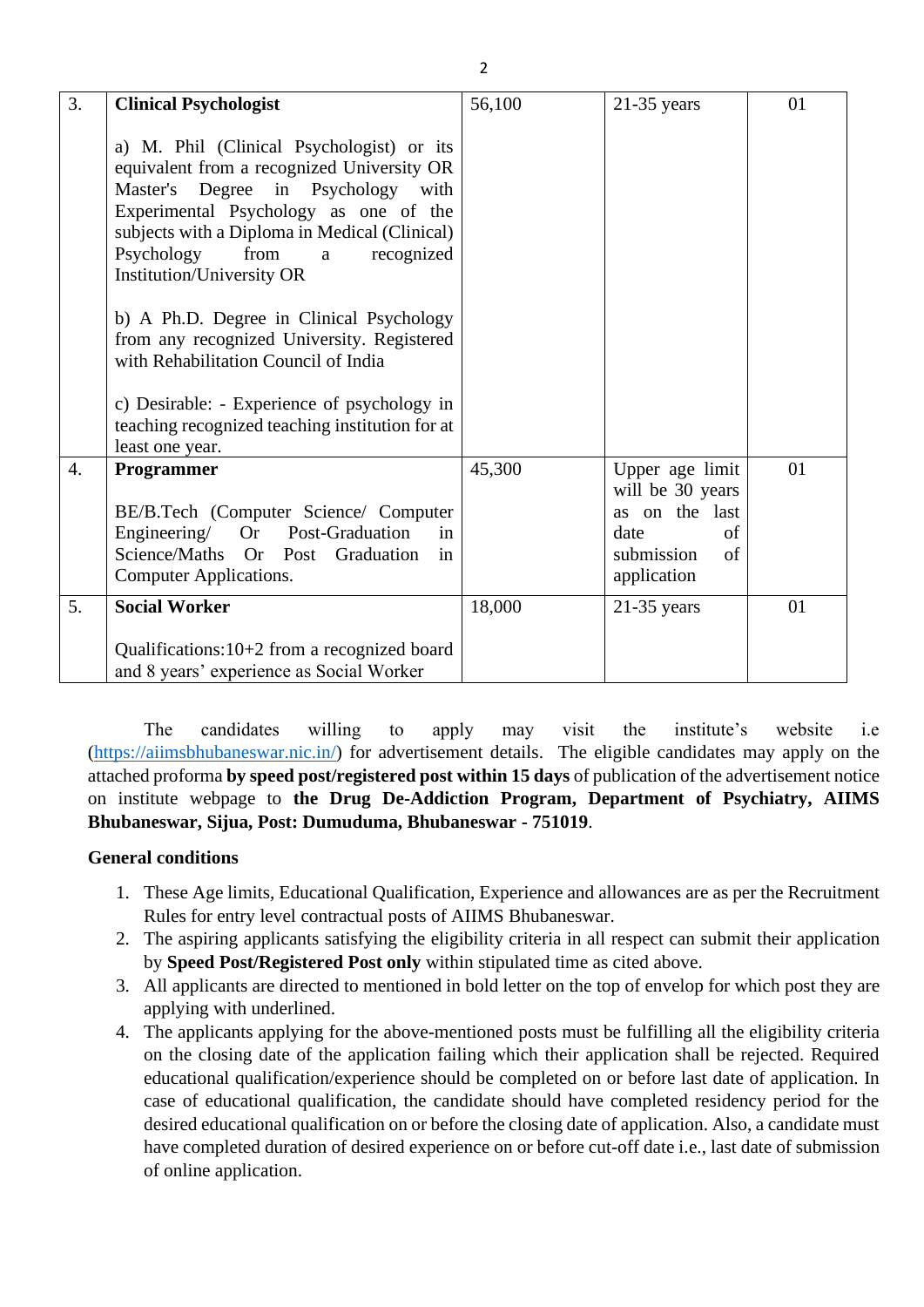- 5. The applicants while applying in response to this advertisement for the above-mentioned posts are required to attach the following documents in support of their applications.
	- i) Proof of date of birth
	- ii) Degree certificate
	- iii) Experience certificate
	- iv) Ph.D. degree certificate indicating the department in which the candidate had registered at the institute and title of thesis.
	- v) Abstract of Ph. D thesis as per the format:
		- Introduction
		- Aims & Objectives
		- Methodology (in relation to the post applied for)
		- Results
		- Discussion
	- vi) One publication relevant to the de-addiction and the post the candidate has applied for in a journal indexed in Journal citation Reports (as per Clarivate Analytics) where he/she was the first author/ joint first author/ corresponding author, where applicable.
	- vii) **The receipt of applications will be closed by 5 PM on completion of 15 days of publication of advertisement notice on institute webpage**. The candidature of such applicants who failed to forward the application by the stipulated time will not be considered and no correspondence in regard shall be entertained.
	- viii) Verification of documents: The short-listed provisionally selected candidates must bring all original certificates of Essential and Desirable Qualifications along with one set of selfattested photocopy of to (1) Educational qualifications (2) Date of Birth (3) Experience certificates (4)One recent passport size photograph (5) Identity proof i.e. Aadhar/PAN /Voter ID/Driving Licence etc. (6) One set of self-attested photocopies of all documents (7) SC/ST/OBC/Disability Certificate, if applicable, for verification at the time of joining the post.
	- ix) Candidates who fail to bring the original certificates at the time of joining and if any discrepancy is found in the documents such candidates will not be allowed to join the selected contract post and the position will be offered to the waiting list candidates
	- x) Age relaxation is admissible in respect of SC/ST/OBC/PWD candidates as per government rules.
	- xi) Those employed with State/Central/PSU must submit a "No-Objection Certificate" from the employer at the time of document verification. Without the said NOC the candidate will not be considered for appointment under any circumstances. Failure to produce NOC on the day of verification of document will lead to cancellation of candidature.
	- xii) Canvassing of any form will be disqualification.
	- xiii) The appointee shall perform the duties as assigned to him/her. The competent authority reserves the right to assign any duty as and when required. No extra additional allowances will be admissible in case of such assignment
	- xiv) **The Appointment shall be valid for a period of 11 months and shall be purely contractual in nature**. Specified further continuation/extension of the service will depend on requirement of the project, performance evaluation and approval of the competent authority in case to case basis.
	- xv) Contract appointee shall not have any claim on a regular post in this institute or Funding Agency or in any Department of Government of India and their contract service will not confer any right for further assignment or transfer to any other project or appointment/absorption in funding agency or in this institute. Benefits of Provident Fund, Pension Scheme, Leave Travel Concession, Medical claim, etc. are not admissible. An undertaking to that effect must be submitted at the time of joining.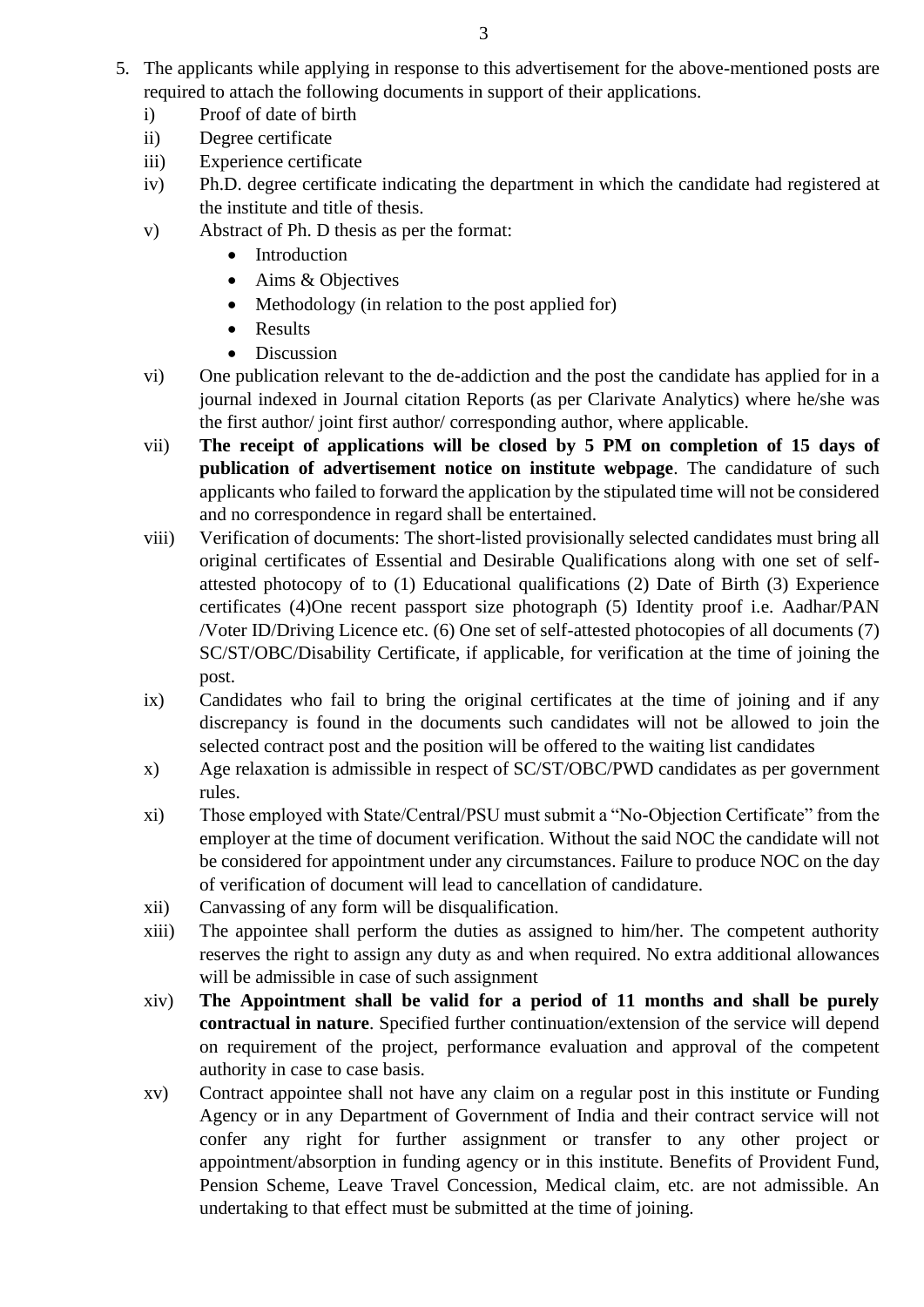- xvi) No TA/DA shall be paid by the institute to the candidates for appearing in the interview.
- xvii) The engagement can be terminated at any time by giving one month notice on either side. Contract can be terminated forthwith or before expiry of the notice period by making payment of a sum equivalent to one-month contractual amount. However, the candidate shall not be permitted to surrender one- month contractual amount in lieu of the period of notice of unexpired portion thereof and he/she would be required to serve the full period of notice.
- xviii) The appointee shall be on the whole-time appointment of the AIIMS and shall not accept any other assignment, paid or otherwise and shall not engage himself/herself in a private practice of any kind during the period of contract.
- xix) The appointment to the said post will be subject to medical fitness from the competent medical board for which he/she will be sent to the designated Medical Authority.
- xx) Leave shall be applicable as per Funding Agency/Institutional policy for contract staff of AIIMS, Bhubaneswar guidelines in this regard.
- xxi) AIIMS, Bhubaneswar reserves the right to cancel/modify the recruitment process at any time, during the process, at its discretion.
- xxii) The institute reserves rights to consider or reject any application/candidature. The decision of the Director, AIIMS, Bhubaneswar will be final and binding.
- xxiii) Corrigendum/addendum/further information; if any; in respect of this advertisement, will be published on AIIMS Bhubaneswar website only.

6. For any further information, candidates may contact **Nodal Officer, Drug De-Addiction Program (DDAP),** Department of Psychiatry, AIIMS, Bhubaneswar**, E-mail: [ddap@aiimsbhubaneswar.edu.in](mailto:ddap@aiimsbhubaneswar.edu.in)**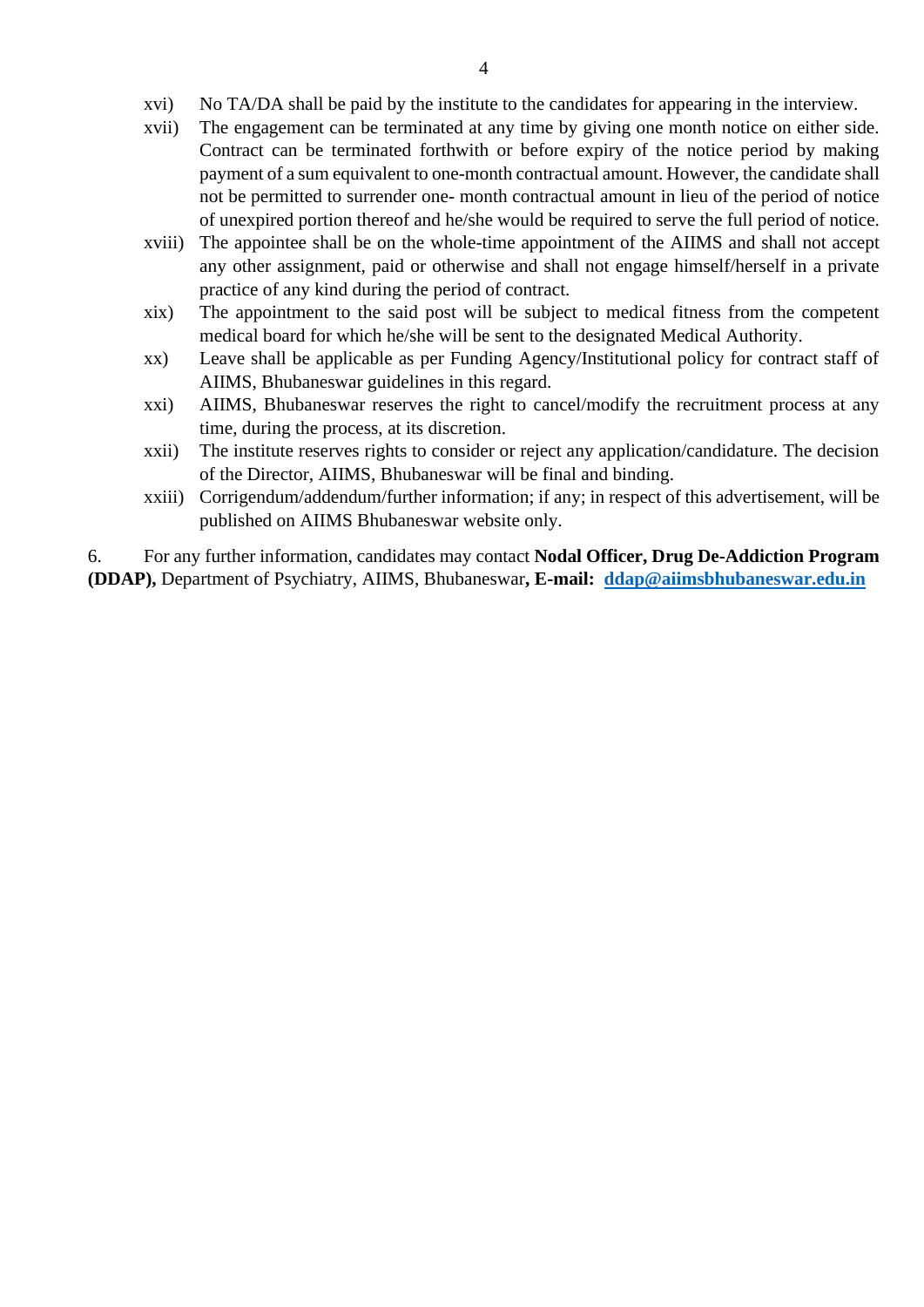# **Application form for the post of \_\_\_\_\_\_\_\_\_\_\_\_**

| 1. | Name of the Applicant        | $\sim$ $\sim$ $\sim$ |                                                                                                                        |  | Paste here<br>Self-attested |
|----|------------------------------|----------------------|------------------------------------------------------------------------------------------------------------------------|--|-----------------------------|
| 2. | <b>Sex</b>                   | $\ddot{\cdot}$       | Male/Female                                                                                                            |  | latest photograph           |
| 3. | Category                     | $\ddot{\cdot}$       | PWD/SC/ST/OBC/GEN                                                                                                      |  |                             |
| 4. | <b>Marital Status</b>        | $\ddot{\cdot}$       | Married/Unmarried                                                                                                      |  |                             |
| 5. | Father's /Spouse Name        |                      |                                                                                                                        |  |                             |
| 6. | Date of Birth                |                      |                                                                                                                        |  |                             |
| 7. | Age as on DD/MM/YYYY:        |                      |                                                                                                                        |  |                             |
| 8. | Address for<br>Communication |                      |                                                                                                                        |  |                             |
|    |                              |                      |                                                                                                                        |  | $-PIN$ .                    |
| 9. | <b>Permanent Address</b>     |                      |                                                                                                                        |  |                             |
|    |                              |                      |                                                                                                                        |  | <b>PIN</b>                  |
|    |                              |                      |                                                                                                                        |  |                             |
|    | 10. Nationality              |                      | <u> 1989 - Johann Barnett, fransk konge og det forskellige og det forskellige og det forskellige og det forskellig</u> |  |                             |

11. Educational Qualification**:** (Enclose self-attested photocopies of degree/diploma certificates & marksheets)

| Examination     | Subjects | Board/Council/University | Month & Year of |
|-----------------|----------|--------------------------|-----------------|
|                 |          |                          | Passing         |
| $X$ (HSC)       |          |                          |                 |
| XII (HSSC)      |          |                          |                 |
| Diploma         |          |                          |                 |
| Degree          |          |                          |                 |
| Post-Graduation |          |                          |                 |
| Others          |          |                          |                 |

 $\overline{\phantom{a}}$  ,  $\overline{\phantom{a}}$  ,  $\overline{\phantom{a}}$  ,  $\overline{\phantom{a}}$  ,  $\overline{\phantom{a}}$  ,  $\overline{\phantom{a}}$  ,  $\overline{\phantom{a}}$  ,  $\overline{\phantom{a}}$  ,  $\overline{\phantom{a}}$  ,  $\overline{\phantom{a}}$  ,  $\overline{\phantom{a}}$  ,  $\overline{\phantom{a}}$  ,  $\overline{\phantom{a}}$  ,  $\overline{\phantom{a}}$  ,  $\overline{\phantom{a}}$  ,  $\overline{\phantom{a}}$ \_\_\_\_\_\_\_\_\_\_\_\_\_\_\_\_\_\_\_\_\_\_\_\_\_\_\_\_\_\_\_\_\_\_\_\_\_\_\_\_\_\_\_\_\_\_\_\_\_\_\_\_\_\_\_\_\_\_\_\_\_\_\_\_

12. Current Activities:

# 13. Experience (Add separate sheet if needed)

| Name of the                              | Post | Period |    | Scale of Pay &         | Nature of Work |
|------------------------------------------|------|--------|----|------------------------|----------------|
| Organization/Institution<br>where worked |      | From   | To | <b>Gross Pay Drawn</b> |                |
|                                          |      |        |    |                        |                |
|                                          |      |        |    |                        |                |
|                                          |      |        |    |                        |                |